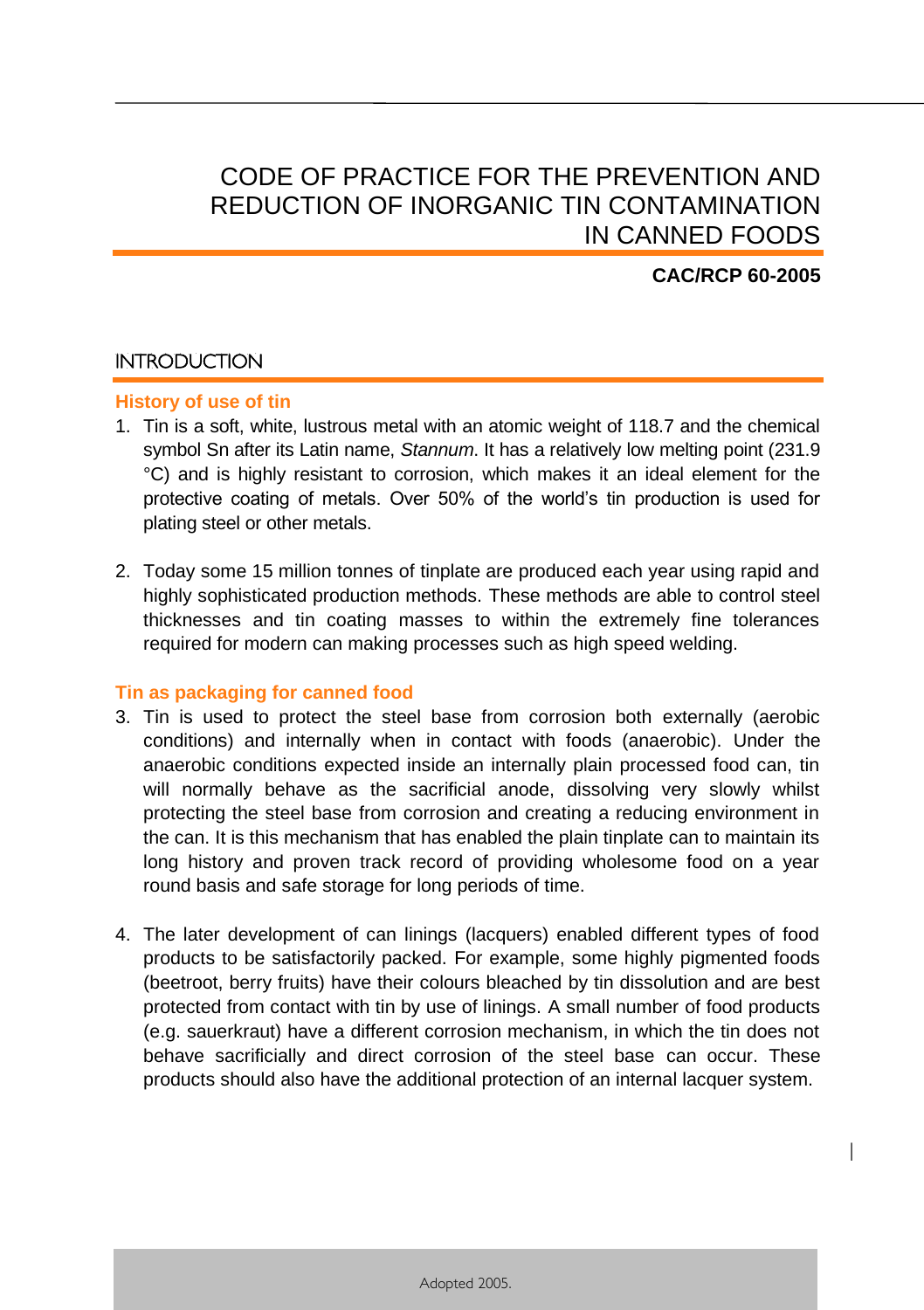- 5. The uses of tin have changed considerably over the years. Humans have, however, been exposed to tin for centuries, through the food they eat, with no known negative long term effects. Only limited data is available on the toxicological effects of inorganic tin as present in canned foods, resultant from dissolution of the tin coating. The main potential hazard from acute ingestion seems to be gastric irritation in some individuals from exposure to high levels.
- 6. Hence the canning industry worldwide and government regulators consider it both desirable and in accordance with good manufacturing practice that measures be adopted to minimise the levels of tin in canned foods, whilst continuing to allow for the functional use of plain tinplate cans.

### **Technological and commercial implications**

- 7. Metal packaging faces strong competition from glass and plastics. Even with innovations such as easy opening tear top cans, metal containers are below the average growth of market share for packaging products.
- 8. The best solution to prevent or reduce detinning of cans by aggressive foods is internal lacquering. The use of lacquers has permitted the extension of the use of cans to additional products, including highly aggressive ones.
- 9. The coating thickness greatly affects the performance of the lacquered food can. Non-aggressive products such as apricots and beans require a thickness of 4-6 µm while tomato concentrate needs layers of 8-12 µm to prevent interaction between the can and its contents.
- 10.Adhesion is required to prevent reactions between the can and its contents. Currently adhesion is tested by measuring the force required to lift a dry lacquer coating from the metal in a peel test. While this test readily identifies films which are unsuitable there is no guarantee that those which pass would give satisfactory long term results when in contact with specific foods.
- 11.Toxicologically significant contamination of canned food from tin dissolution may arise as a result of poor manufacturing practices or prolonged/incorrect storage or both.
- 12.Although lacquering of cans significantly reduces the risk of tinplate corrosion, the use of lacquer coatings is not always practicable or cost effective.
- 13.It could be argued that "since lined cans are readily available, then why not use them for all canned foods and thus prevent any tin uptake?" There are, however,

 $\mathfrak{D}$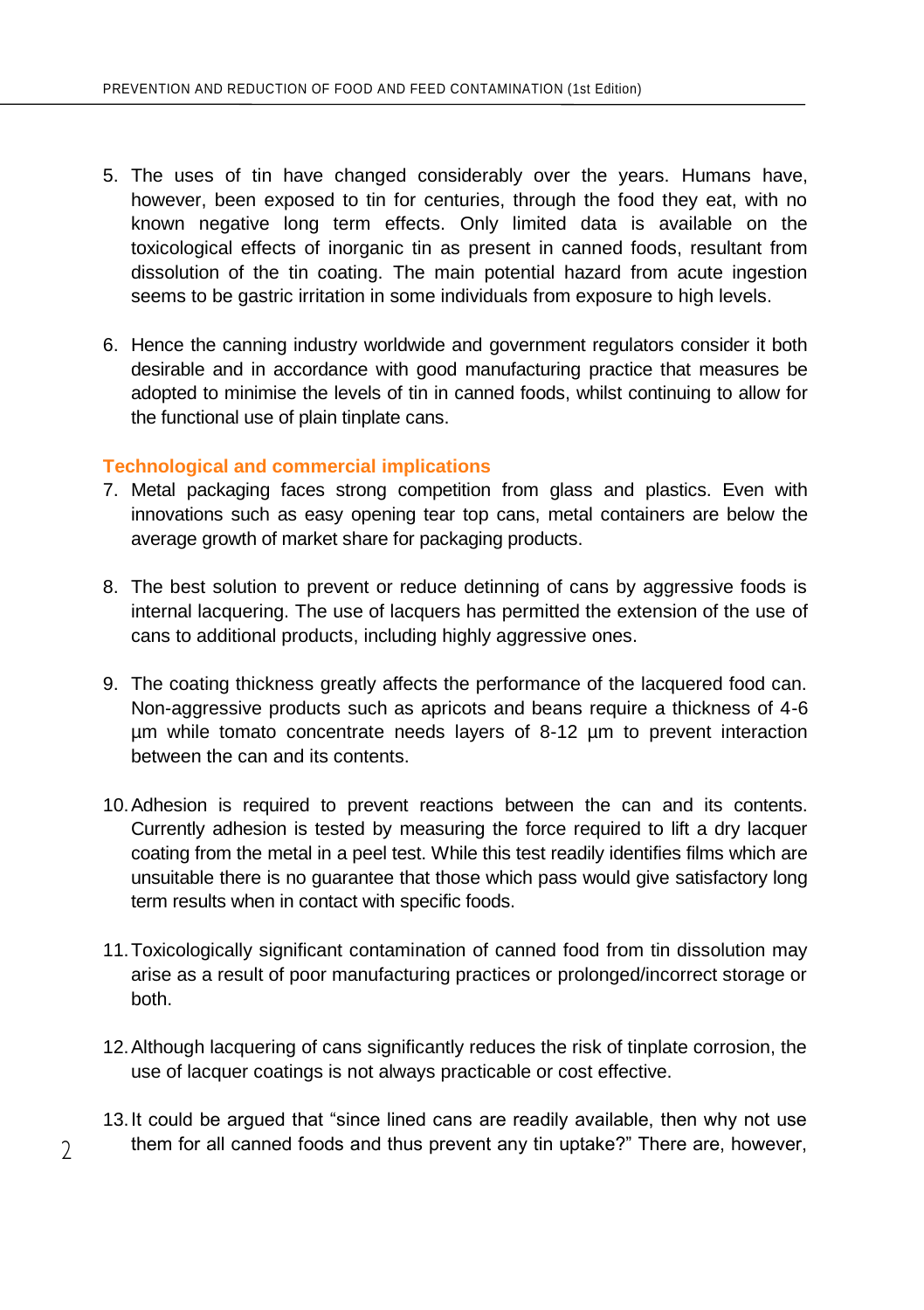very valid technical and marketing reasons why some products require to be packed into plain cans.

### **Flavour and colour**

- 14.The need for tin dissolution to maintain the desired colour and flavour attributes of products such as asparagus, light coloured fruits and juices and tomato based products has long been established. It is believed that the presence of tin creates a reducing atmosphere in the can preventing undesirable oxidative changes in these products, which would otherwise develop brown discolourations and unacceptable flavours. Such quality loss would severely affect their marketability and sales with significant implications for the canning industry and their suppliers.
- 15.It is interesting to note that this concept also works in reverse some highly pigmented foods, such as acidified beetroot and berry fruits, must always be packed into fully lined cans because, apart from their aggressive behaviour towards tin, colour bleaching via tin dissolution can be a significant problem.

# **Corrosion factors**

- 16.Most of the products normally packed into plain cans are relatively high acid products. In addition to the organoleptic considerations, should these products be packed into lined cans a change of corrosion mechanism would result. For the more aggressive products this would result in a greater tendency for underfilm corrosion/delamination (particularly for tomato products) and to pitting corrosion of the steel base and subsequent implications of potential for perforation failure.
- 17.The tin level is dependent on a large number of factors, many of which relate to natural variations or occur after the can has left the control of the manufacturer:

### **Corrosion mechanisms**

- 18.With respect to the internal tinplate surface of cans, there are four main corrosion mechanisms:
	- i) Normal detinning;
	- ii) Rapid detinning;
	- iii) Partial detinning; and,
	- iv) Pitting.
- 19.**Normal detinning** is the slow corrosion of the tin coating, and is an essential process in plain cans to provide electrochemical protection to any exposed areas of base steel. This process leads initially to etching of the tinplate and much later to detinning of the surface. Normally, etching should occur evenly over the wetted internal surface of the can; in the first month or so the mirror surface should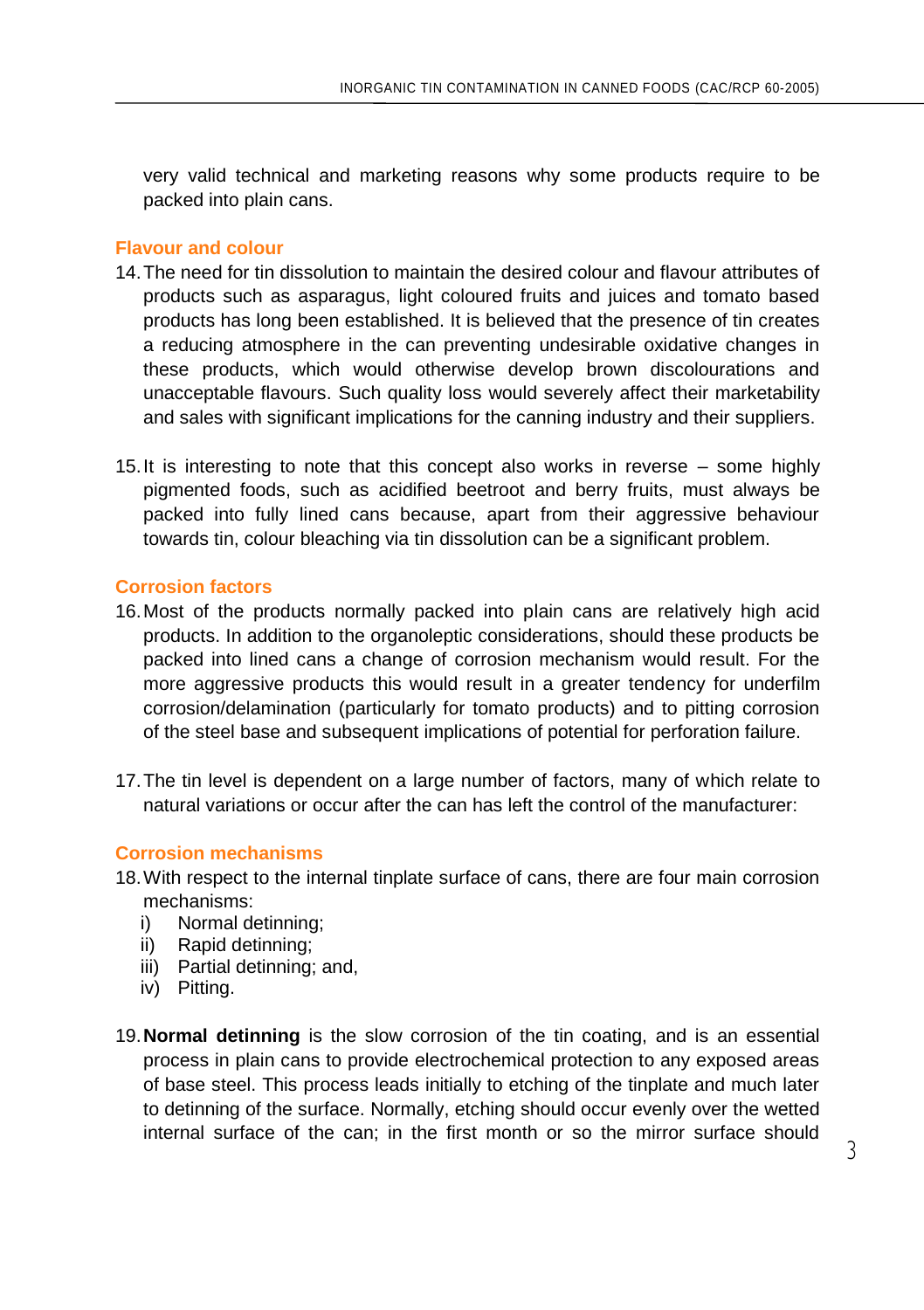change to one in which the shape of the individual tin crystals may be seen with the eye. Grey detinned areas should not be evident in cans stored for less than 1.5–2 years. Under normal detinning conditions tin is anodic to steel and offers complete cathodic protection. Dissolved tin enters into unobtrusive complexes with product constituents. The hydrogen is oxidised by depolarisers or diffuses through the steel wall. This corrosion situation is characteristic of some citric products, stone fruit products and most low-acid products.

- 20.**Rapid detinning** is caused by the use of plate with a tin coating mass that is too light, or by a product that is intrinsically too corrosive or contains corrosive accelerators. Whilst the tin is sufficiently anodic to protect steel, the electrochemical rate is high, often resulting in hydrogen evolution and early product failure. Nitrate in products with pH less than 6 has been implicated in incidents of rapid detinning. This is one type of mechanism for rapid detinning. The other is 'direct attack on the tin'. During detinning no hydrogen forms, can vacuum remains unchanged. Examples are depolarisers like nitrate, oxygen, and sulphite. Certain azo dyes, anthocyanins, phosphates and dehydroascorbic acid have also been implicated in rapid detinning.
- 21.**Partial detinning** together with pitting is a rare form of corrosion. Tin is anodic to steel but localised anodes develop on exposed steel causing iron dissolution (pitting). Early failure takes place due to hydrogen swelling or to perforation at the sites of pitting. This mode of corrosion occurs with tinplate with poor corrosion resistance, or in certain products that have high corrosivity, such as prunes and pear nectar.
- 22.**Pitting** corrosion occurs when the normal tinplate tin/iron couple is reversed and iron becomes anodic to tin. Tinplates containing high arsenic levels can promote pitting corrosion in can products containing corrosion accelerators. Preferential absorption of protective substance onto the tin surface, such as can occur in sauerkraut, leads to pitting. Products formulated with acetic or phosphoric acids have also suffered spoilage losses due to pitting. Perforation and hydrogen swells occur within a year in such products. Products containing copper and nickel residues can promote pitting corrosion. Products containing proteins and associated amino acids can produce sulphur compounds during heating, including mercaptans, sulphide ions and hydrosulphide ions which readily react with tin to cover the metal surface with thin layers of tin sulphides. Tin sulphides films reduce the passivity of the tinplate surface and may promote pitting corrosion of the base steel.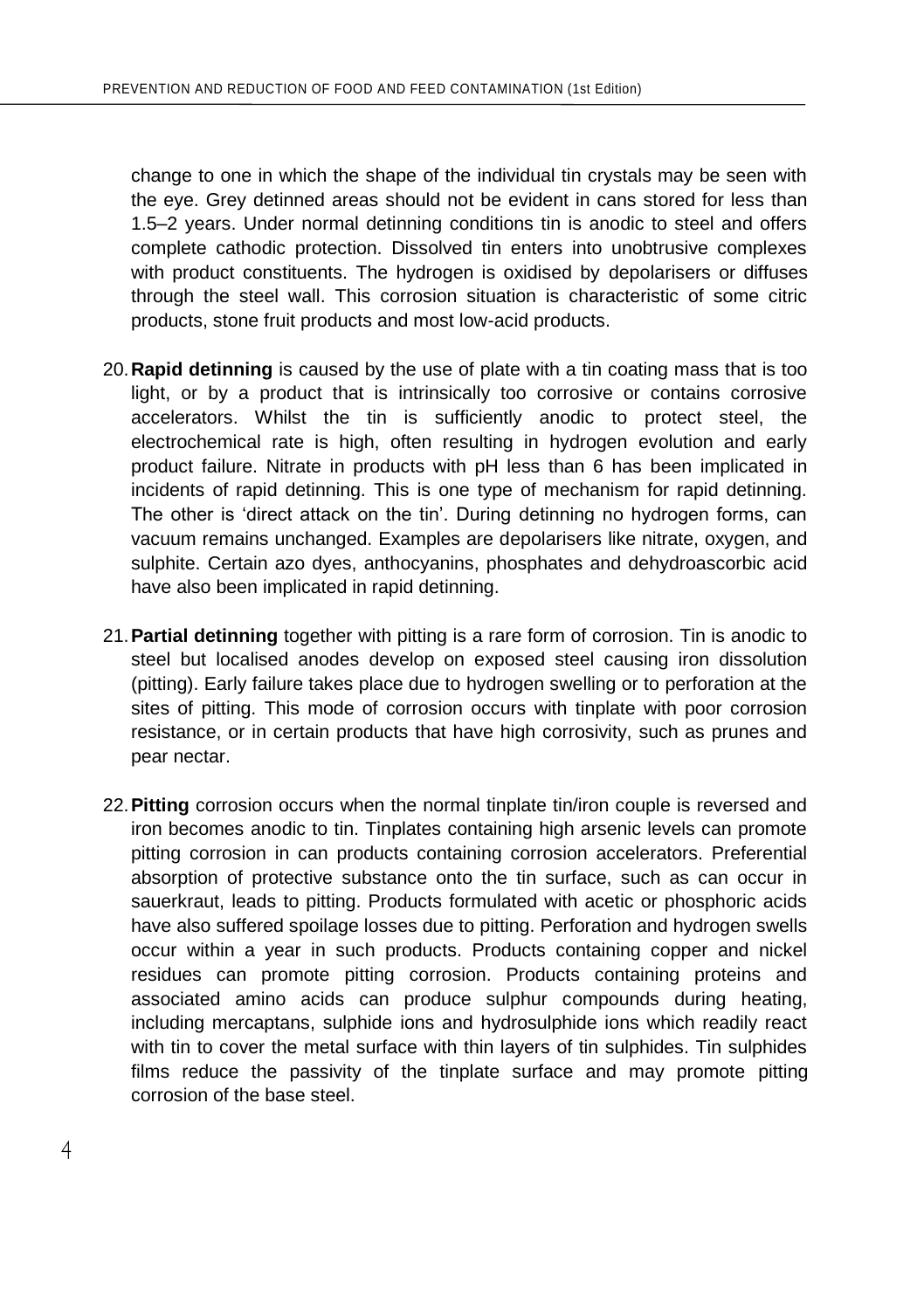## **Corrosion inhibitors**

23.**Passivation** refers to the chemical treatment applied after tin deposition which stabilises the surface characteristics of tinplate by controlling tin oxide formation and growth; two levels of passivation are usually available – cathodic dichromate (CDC) is the higher level and the treatment usually applied.

## **Food chemistry**

24.The most obvious influence on internal corrosion in plain tinplate cans is the chemistry of the food product. It should be noted that fruits, vegetables and tomatoes will have significant natural variation in, for example, pH and acid type and concentration, dependent on variety, maturity, time/place/ conditions of harvest, soil chemistry and agricultural practices. These are difficult for the canner to control and may ultimately impact on the level of tin uptake by the product.

### **Corrosion accelerators**

25.The presence of a chemical species with the ability to accept electrons will increase the rate of corrosion. Some products may contain such 'depolarisers' which will accelerate tin dissolution. Good process control by the canners helps to minimize the presence of headspace oxygen and the presence of oxidizing agents like nitrates and sulfites which can accelerate tin dissolution.

#### **Storage temperature**

26.A further significant factor influencing tin levels is the length and temperature of storage subsequent to canning. Tin uptake will increase with time and most products exhibit first order reaction rates where the rate of dissolution doubles for every 10 °C rise in temperature.

# 1. SCOPE

- 27.Whilst there are other sources of tin exposure in humans, the most common route is via ingestion of inorganic tin from canned foods.
- 28.This code of practice relates solely to the migration of inorganic tin into foods from the internally plain (i.e. not lacquered) tin coating of tinplate cans.
- 29.This code of practice is not intended to apply to tin exposure from any other source and is specific to inorganic tin.
- 30.This code of practice relates to thermally processed canned human foods (including fruit and vegetable juices) which are packed into plain tinplate cans. It is considered that this description covers both:
	- i) Hot fill and hold products; and,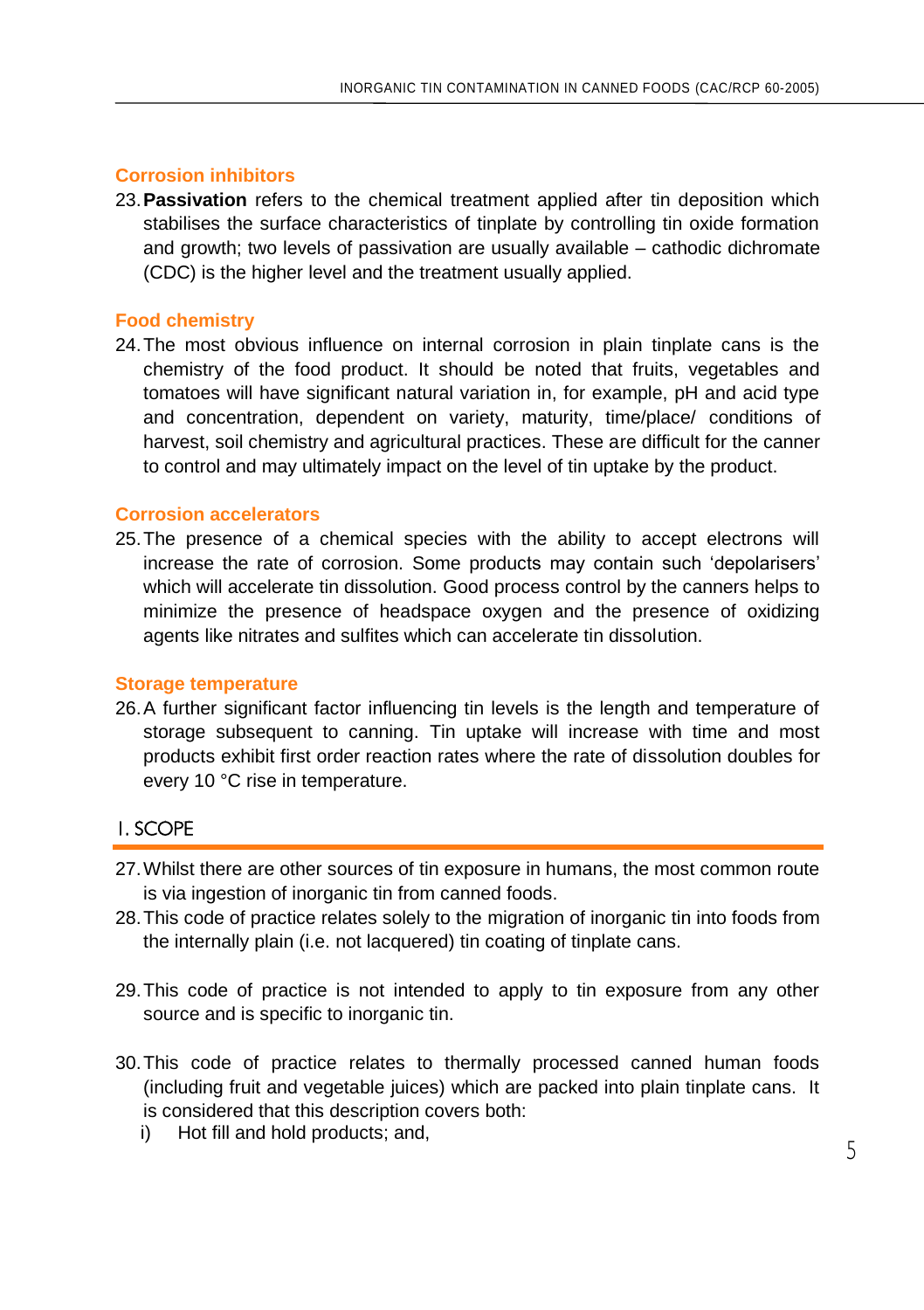- ii) Hot or cold fill and retort products.
- 31.Dry goods and 100% oil products are not included, because they do not experience tin migration.

# 2. RECOMMENDED PRACTICES TO MINIMISE TIN UPTAKE BY FOODS PACKED INTO PLAIN TINPLATE CANS

- 32.There are many factors which may influence the level of product tin uptake in plain tinplate cans. Some are very minor and others, usually specific to the chemistry of the processed food, may have a significant effect on internal can corrosion and product tin dissolution. The recommendations contained below are based on an attempt to identify all of these factors, no matter how minor, and to suggest specific areas where monitoring or other controls would be beneficial.
- 33.In summary the factors which have been identified can be grouped as follows:
	- i) Choice of tin coating mass and passivation level;
	- ii) Damage to tin coating or passivation;
	- iii) Type of food product, pH and acid content;
	- iv) Presence of corrosion accelerators, such as nitrates, in the raw food ingredients;
	- v) Presence of sulphur compounds in the food;
	- vi) Presence of oxygen within the sealed can;
	- vii) Process times and temperatures;
	- viii) Storage times and temperatures; and,
	- ix) Storage humidity.

### **2.1 Packaging manufacturer**

### 2.1.1 Tinplate supplier

- 34.Tinplate customers should state the end use when ordering tinplate. The tinplate supplier should have sufficient expertise to ensure that specifications for the tinplate are appropriate to the stated end use and notify the customer should there be any concerns (e.g. with regard to the passivation level or the requested tin coating mass).
- 35.The tinplate manufacturer should have quality procedures in place to ensure that every tinplate order conforms to the required standard (e.g. ASTM; ISO etc.). Incorrect tin coating masses or passivation levels could result in abnormal corrosion and increased product tin levels. Low oil levels may lead to abrasive damage to the tin coating during transport and can manufacture.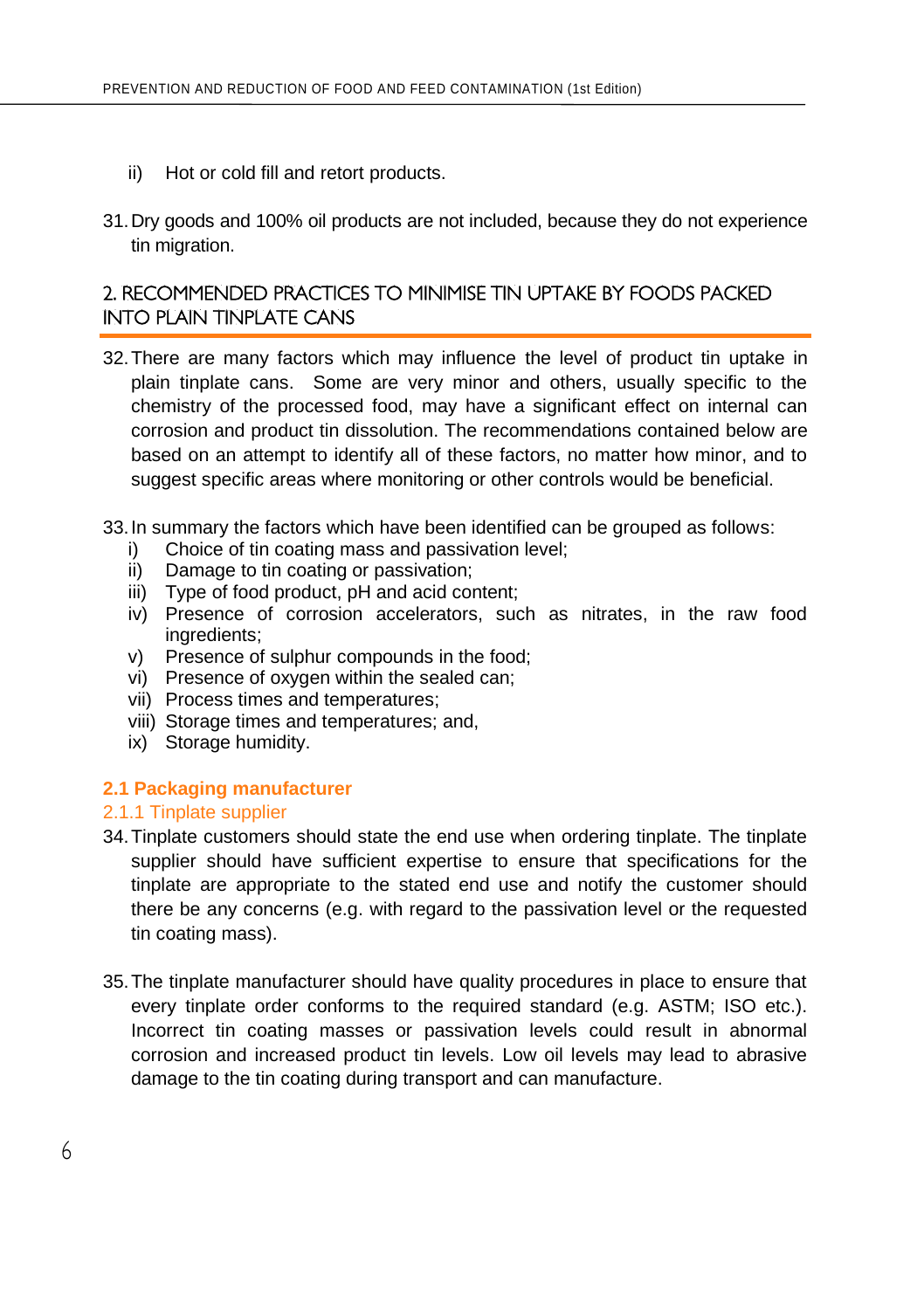# 2.1.2 Can maker

- 36.Can makers should approve tinplate suppliers on the basis that each supplier has demonstrated compliance to agreed standards and ordering requirements.
- 37.The can maker should have sufficient expertise to ensure that the customer's ordering requirements (i.e. passivation and tin coating mass) are appropriate for the end use and should notify the customer of any concerns.
- 38.The can maker should assist the customer in determining the correct can specification for any new food product or recipe change. Such changes should be tested to ensure that product tin uptakes are not excessive.
- 39.Machine settings for processes where metal working occurs (e.g. beading) should be such as to minimise damage to the tin coating.
- 40.If a sidestripe is applied to 3 piece cans then excessive heat should be avoided when curing the stripe.

# **2.2 The canner**

### 2.2.1 Raw Materials

- 41.The canner should work closely with the can supplier to ensure an appropriately specified can is supplied for any given application. Procedures should be in place to ensure that cans are supplied to specification.
- 42.The canner should consult with the can maker to determine the correct specification can for any new product or any recipe change of an existing product. It is extremely important that sufficient pack testing is conducted to gain a thorough knowledge of the corrosion mechanism, likely product tin uptakes and overall suitability of the can specification for the product.
- 43.Canners should be knowledgeable about the shelf life of all their products with respect to likely tin uptakes. It should be noted that fruits and vegetables in particular may have a significant variation in their chemistry, dependent on variety, maturity, time/place/conditions of harvest, soil chemistry and agricultural practices. These are difficult for the canner to control and may ultimately impact on the level of tin uptake by the product.
- 44.Quality procedures should be in place to ensure that product batches conform to recipe specification.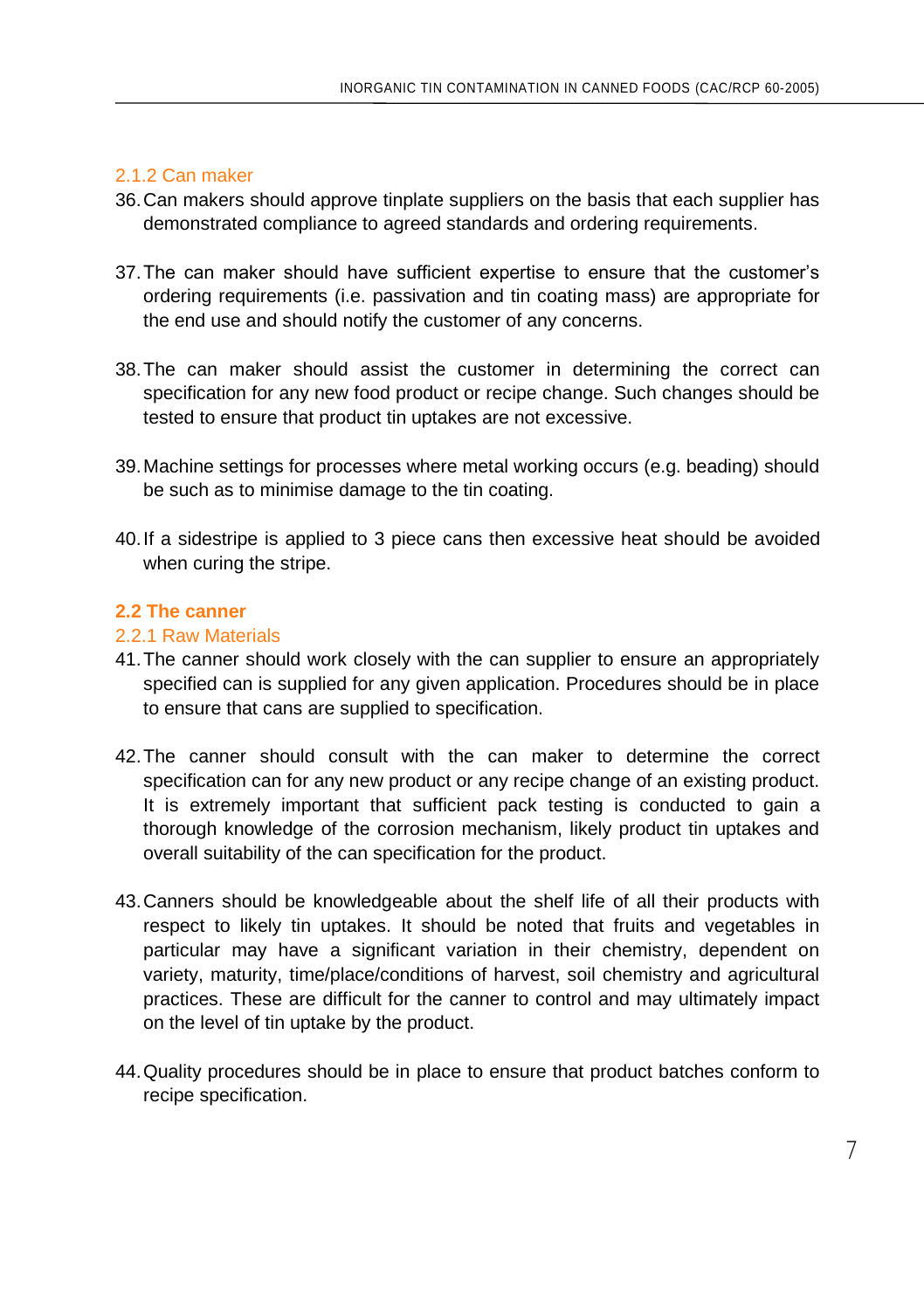- 45.Particular attention should be paid to the pH of the food and the addition of food acids. It should be recognised that corrosion is pH dependent and that too large a drop in pH may give a significant change in corrosive behaviour and tin uptake. Different food acids (e.g. citric, malic fumaric and acetic) behave in different ways with respect to internal corrosion and any ingredient change from one type of acid to another should be thoroughly tested. Acetic acid is particularly aggressive towards tin.
- 46.The presence of a chemical species with the ability to accept electrons will increase the rate of the corrosion reaction. Nitrate is a corrosion accelerator and its presence, even at low levels (1mg of  $NO_3$  will yield nearly 8mg of  $Sn^{2+}$ ) causes rapid de-tinning. In a 400g can, 10mg of  $NO<sub>3</sub>$  will rapidly react to give approximately 80mg of  $Sn^{2+}$  or, in other words, a product tin concentration of 200 ppm. In about one year 100 ppm of nitrate will completely de-tin a No. 303 can with an inside coating weight of 11.2  $g/m^2$ . Nitrates originate from over zealous use of fertilizers and some fruits and vegetables can accumulate high levels (e.g. tomatoes and pineapples). It is essential, when nitrates are likely to be a problem that the canned food manufacturer and his suppliers have a system in place to ensure fruits, vegetables and other ingredients are acceptable for use in canning.
- 47.Sulphur residues have also been known to cause corrosion problems in plain tinplate cans. These residues can be of agricultural origin or may have resulted from bleaching or preserving agents used in some ingredients. The canned food manufacturer and his suppliers should again carry out any necessary testing and make sure that the raw materials are fit for purpose.
- 48.Some foods, especially protein rich meat and fish and, to a lesser extent, vegetables (e.g. peas, beans, corn etc.) contain naturally occurring sulphur compounds. These can react with a plain tinplate surface to give a purple-black stain of tin sulphide. Although the stain is harmless, it may serve to change the passivation of the tinplate surface, which, in turn, could alter the rate of tin uptake. The areas of staining may also be localised – stressed areas such as can beads; contact points with a solid product in a liquid medium; headspace/product line interface. Whilst an overall increase in passivation is more likely to slow tin uptake, localised areas of staining can have a detrimental effect, especially if a corrosion accelerator such as oxygen is also present. Degree of sulphide staining is also influenced by pH, process time and temperature and the presence of certain cations.  $Al^{3+}$  and  $Fe^{3+}$ ,  $Fe^{2+}$  ions, found in some treated potable water, act as catalysts for the breakdown of naturally occurring sulphur compounds. Subsequently the presence of these ions increases the rate and severity of sulphide staining. Clearly the canner must have an intimate knowledge of his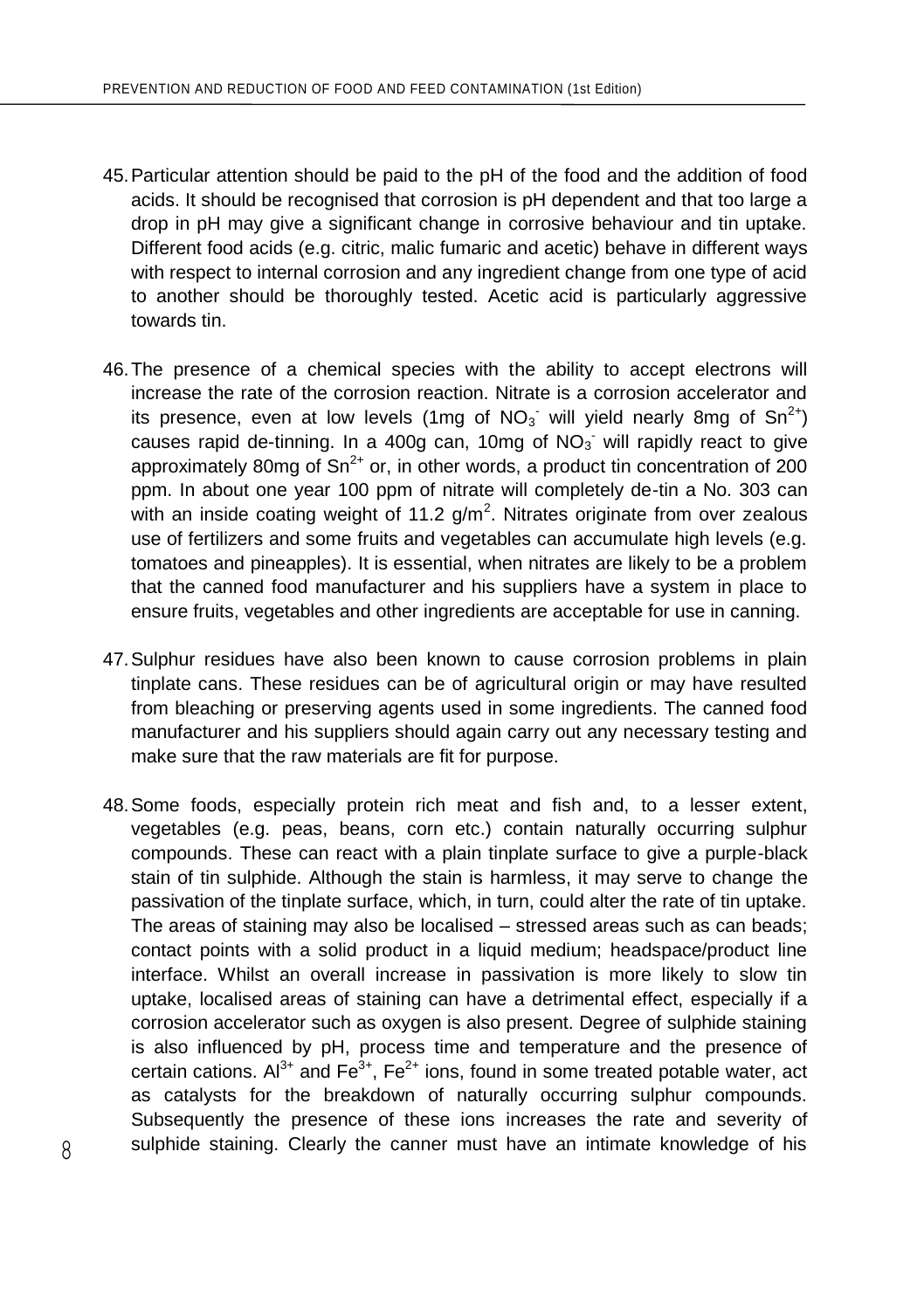product; the likely variations that could occur in raw materials and process; and the range of effects that these variations could produce within the can. That knowledge should be used to set controls where necessary and to determine consistent supply.

- 49.All raw materials from all suppliers should be well documented especially when a supplier is changed or a raw material is obtained from another source or location. In the unlikely event that unexpectedly high product tin levels occur, documentation makes it easier to track back to any specific changes and to take appropriate action.
- 50.Water quality should be monitored as some water supplies may contain corrosion accelerators such as nitrates.

# 2.2.2 Processing

- 51.The canned food manufacturer should take all necessary steps to eliminate oxygen from within the can prior to closing and to ensure an adequate can vacuum. Oxygen is a corrosion accelerator and its presence in a can after closing can lead to early tin dissolution, especially from the headspace area. Oxygen can be present in the interstices of the product and steam exhausting plus a high fill temperature will help its removal. Minimising headspace, whilst still allowing for product expansion, also helps eliminate oxygen. Another control method is closing under vacuum. Steam injection to the headspace must be consistent and controlled. Line stops and delays between filler and closer should be avoided.
- 52.The primary method used for removing oxygen is closing under vacuum. Steam exhausting is not used as much.
- 53.Chemical reactions, such as corrosion, are accelerated by increasing temperature. Canners should be aware that excessive processing times at high temperatures may have an effect on advancing tin uptake.
- 54.Inadequate cooling and drying should be avoided because this means, for a large mass of cans, that they will remain at an elevated temperature for a considerable period of time. Cans should be cooled to 35–40 °C. Cans cooled to a lower temperature may not dry adequately leading to external rusting. Cans that are not adequately cooled can be subject to spoilage by thermophilic bacteria or products may suffer a loss in quality.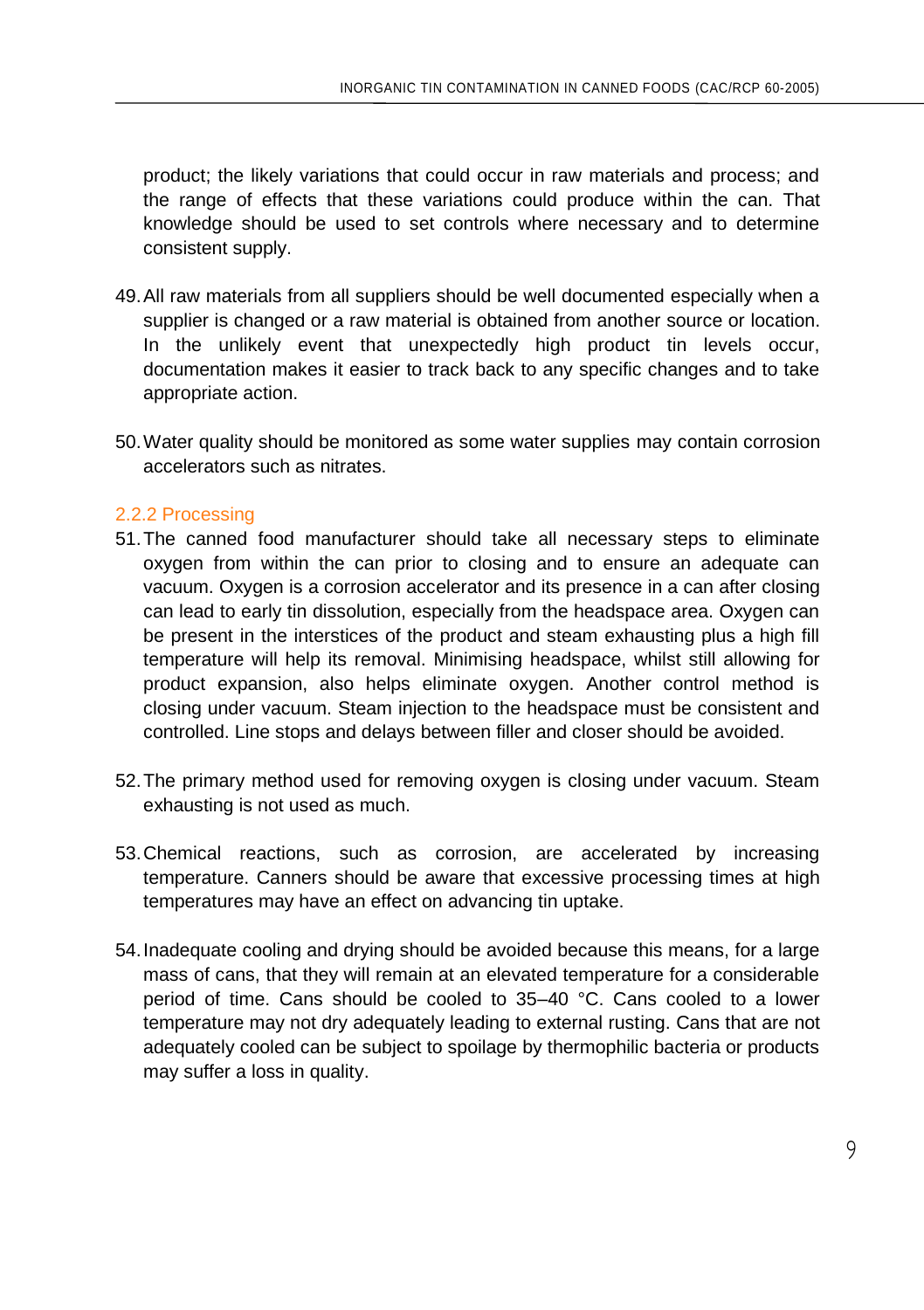### 2.2.3 Finished goods storage

- 55.Internal can corrosion, like any chemical reaction, is temperature dependent. In general for every 10 °C rise in temperature the reaction rate will double. The expected level of tin uptake from a can stored at high temperature (i.e. 40  $^{\circ}$ C) would be significantly higher than from a can stored at lower temperature (i.e. 10 °C) for the same period of time. Canned food manufacturers should consider the location of their finished goods storage areas when determining maximum storage times. For example: - what is the likely maximum temperature; are some areas heated more by the sun; how many days per annum at relatively high temperatures etc.?
- 56.Stock control is required to ensure finished canned goods from earlier production dates are used first.
- 57.Warehousing be done under conditions where the temperature can be controlled. Large swings in temperature can lead to condensation of moisture on the exterior of cans which can lead to rusting.

# 2.2.4 Other considerations

58.Can damage should be minimised as this can lead to local areas of de-tinning. For this reason it is preferable to use ink jet coding rather than embossing.

#### **2.3 Transport and warehousing**

- 59.Please refer to paragraphs 56 and 57 in Section 2.2.3 Finished Goods Storage.
- 60.Temperatures encountered during Transport need to be considered if the canned goods are likely to remain at these temperatures for any length of time (i.e. during shipping). If possible, it is preferable to export stock from a more recent production date if high temperatures are likely to be encountered during shipping or at the final destination.

#### **2.4 Retailer**

61.The retailer should maintain correct stock rotation to ensure that shelves are stocked with cans in production date sequence.

#### **2.5 Consumer**

62.The consumer should choose a storage location for canned foods that is not subject to excessive heat. Cupboards should not be close to ovens or heaters and should preferably not be in direct sunlight.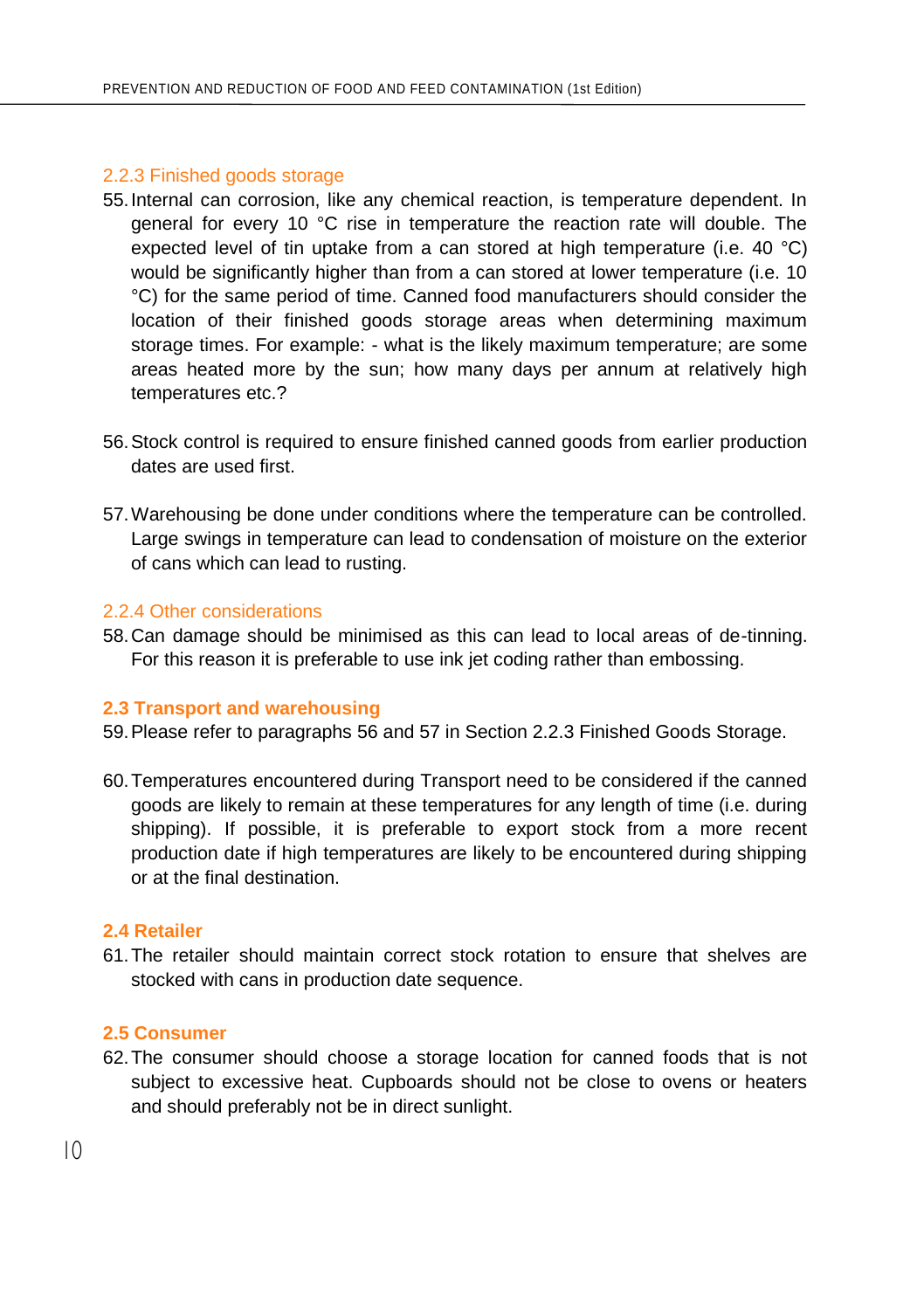63.Unused food or juice left in plain tinplate cans may rapidly accumulate tin in the presence of air. It should be transferred immediately to a clean plastic or glass container and stored in the refrigerator.

# GLOSSARY OF TERMS

64.This glossary defines the main technical terms used in the preceding code and relates specifically to the tinplate, can making and canning industries.

| <b>Aerobic</b>                 | presence of oxygen.                                                                                                                                                                                                                                 |
|--------------------------------|-----------------------------------------------------------------------------------------------------------------------------------------------------------------------------------------------------------------------------------------------------|
| <b>Anaerobic</b>               | absence of oxygen.                                                                                                                                                                                                                                  |
| <b>Annealing</b>               | heating process used in tinplate manufacture to<br>soften the steel strip after cold rolling and to impart<br>the required hardness; the process can either be<br>continuous (continuous annealing or CA) or in<br>batches (batch annealing or BA). |
| BA                             | see Annealing.                                                                                                                                                                                                                                      |
| <b>Beads, Beading</b>          | corrugations rolled into can walls to give added<br>strength to the can body.                                                                                                                                                                       |
| CА                             | see Annealing.                                                                                                                                                                                                                                      |
| <b>Can linings</b>             | see Lacquers.                                                                                                                                                                                                                                       |
| <b>Closer</b>                  | machine used to seal an end onto a can.                                                                                                                                                                                                             |
| <b>Closing under</b><br>vacuum | applying a vacuum to the closing chamber of the can<br>closer, whilst sealing the end.                                                                                                                                                              |
| Corrosion                      | chemical action of dissolving the surface of a metal<br>(eq. tin in food medium).                                                                                                                                                                   |
| <b>Corrosion accelerator</b>   | chemical species with the ability to accept electrons,<br>which will increase the rate of a corrosion reaction.                                                                                                                                     |
| Corrosion<br>mechanism         | specific chemistry of any corrosion reaction;<br>especially for tinplate when 2 metals (tin and iron)<br>are coupled and where one or both has the potential<br>to dissolve.                                                                        |
| <b>Detinning</b>               | descriptive of the corrosion process where the<br>internally plain tin coating is slowly dissolved by the<br>food medium; rapid detinning refers to abnormally<br>fast tin dissolution, caused by the presence of<br>corrosion accelerators.        |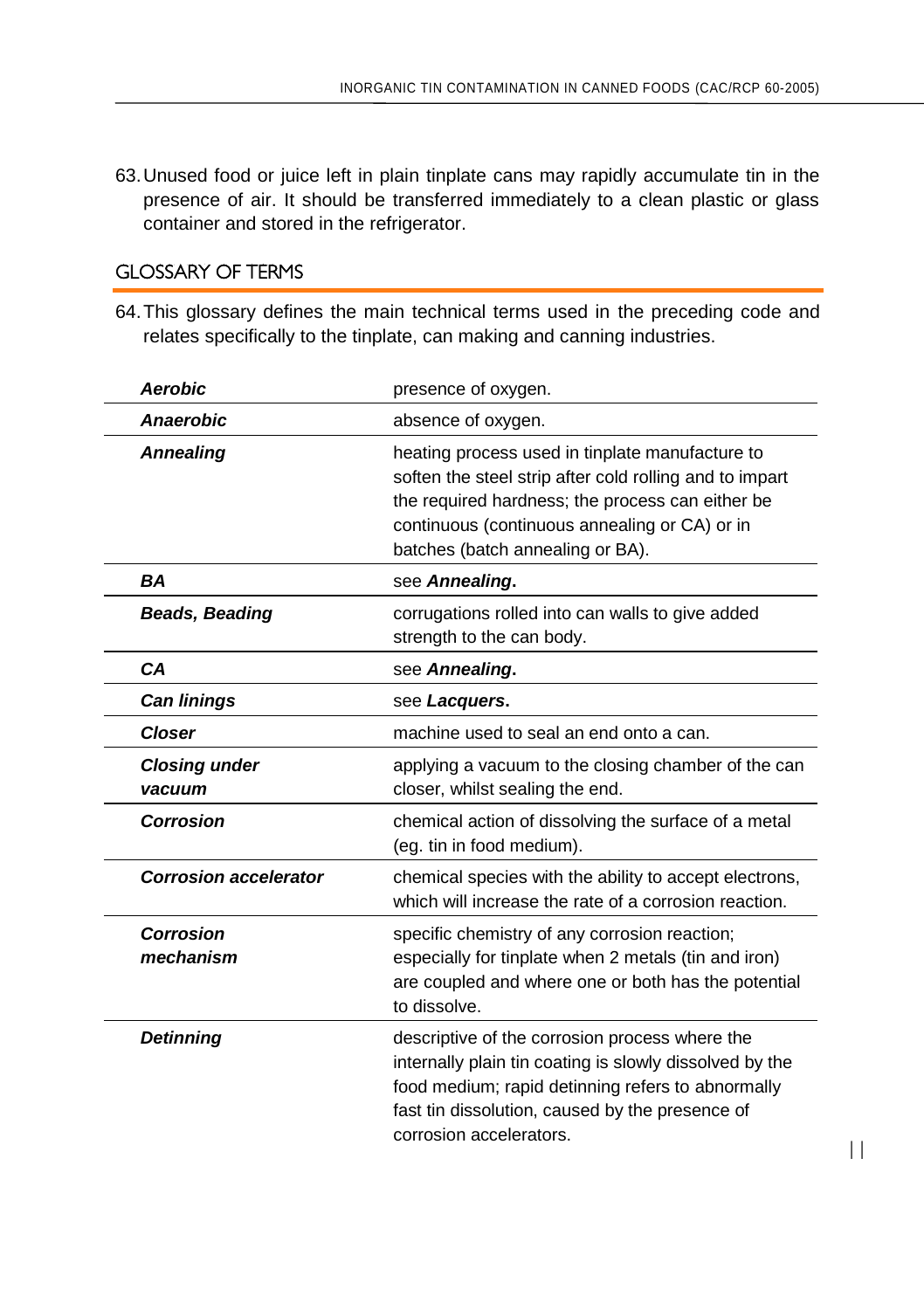| <b>DR Tinplate</b>          | 'double reduced' tinplate where a second rolling is<br>used to reduce steel thickness in order to produce a<br>thinner but stronger product.                                                                                                                            |
|-----------------------------|-------------------------------------------------------------------------------------------------------------------------------------------------------------------------------------------------------------------------------------------------------------------------|
| Electrolyte                 | substance which dissociates into ions when<br>dissolved in a suitable medium; hence a tin rich<br>electrolyte is used in tinplate manufacture (see<br>Electro-Tinning); the food in contact with an<br>internally plain can may also be described as an<br>electrolyte. |
| <b>Electrolyte Tinplate</b> | low carbon mild steel strip coated on both top and<br>bottom surfaces with an electrolytic deposition of tin;<br>the deposited tin exists as an alloyed and free tin<br>and has a passivated surface as well as a coating of<br>oil.                                    |
| <b>Electro-Tinning</b>      | act of plating tin from a tin rich electrolyte onto a<br>continuous steel strip to produce electrolytic tinplate.                                                                                                                                                       |
| <b>Electro-Plating</b>      | see Electro-Tinning.                                                                                                                                                                                                                                                    |
| Embossing                   | use of a die to stamp a product code or<br>manufacturing date into a can end                                                                                                                                                                                            |
|                             |                                                                                                                                                                                                                                                                         |
| <b>Environment</b>          | see Reducing Environment.                                                                                                                                                                                                                                               |
| <b>Filler</b>               | machine used to automatically fill a can with the<br>desired weight or volume of food.                                                                                                                                                                                  |
| <b>Fill Temperature</b>     | temperature at which the food is filled into the can.                                                                                                                                                                                                                   |
| <b>Food Acids</b>           | organic acids, naturally occurring in foods, especially<br>in fruits and vegetables; also used to impart flavour<br>and to modify the pH of foods.                                                                                                                      |
| Headspace                   | space left in the top of the can after filling and end<br>sealing, in order to allow for product expansion<br>during thermal processing.                                                                                                                                |
| <b>Hot Fill and Hold</b>    | process where a high acid food product (usually<br>juice or liquid) is filled at high temperature, the end<br>sealed and cans held for a period of time before<br>cooling; commercial sterility is achieved without<br>retort processing.                               |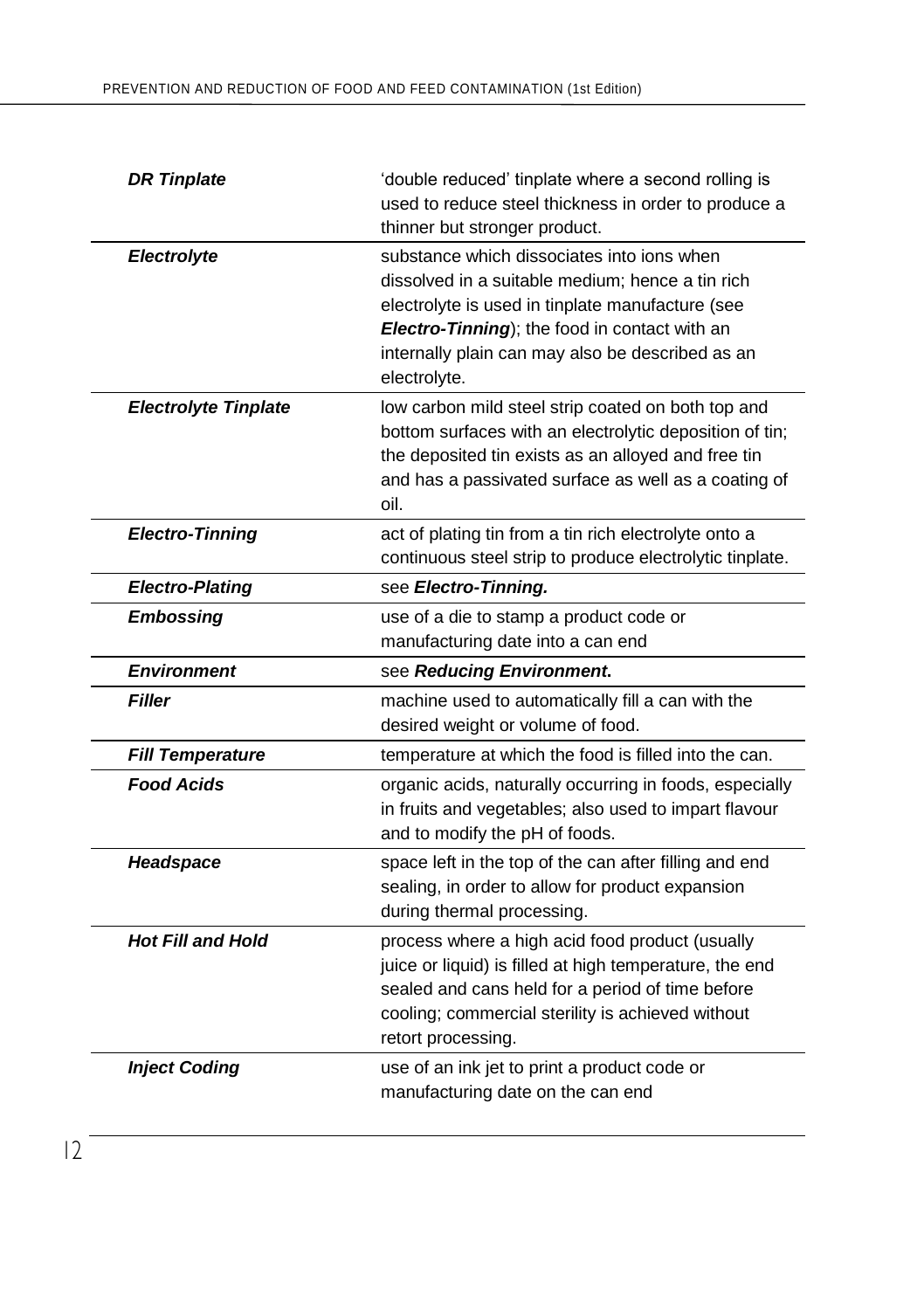| <b>Internal Corrosion</b>                    | corrosion occurring within a food can (see<br>Corrosion).                                                                                                                                                                                                                     |
|----------------------------------------------|-------------------------------------------------------------------------------------------------------------------------------------------------------------------------------------------------------------------------------------------------------------------------------|
| lon                                          | electrically charged (positive or negative) atom or<br>molecule formed by the loss or gain of one or more<br>electrons or by dissolving an electrolyte in a solvent.                                                                                                          |
| <b>Lacquered Tinplate</b>                    | see Lacquers.                                                                                                                                                                                                                                                                 |
| <b>Lacquers</b>                              | inert organic coatings used to give additional<br>protection to tinplate; usually applied in liquid form<br>and 'cured' at high temperatures.                                                                                                                                 |
| <b>Linings</b>                               | see Lacquers.                                                                                                                                                                                                                                                                 |
| <b>Pack Testing</b>                          | storage and regular sampling of canned foods under<br>controlled temperature conditions to determine<br>internal corrosion characteristics and potential shelf<br>life.                                                                                                       |
| рH                                           | measure of acidity.                                                                                                                                                                                                                                                           |
| <b>Plain Cans</b>                            | cans made from plain tinplate.                                                                                                                                                                                                                                                |
| <b>Plain Tinplate</b>                        | bright tinplate without any additional lacquer coating.                                                                                                                                                                                                                       |
| <b>Process Temperature</b>                   | see Process Tim.                                                                                                                                                                                                                                                              |
| <b>Process Time</b>                          | the calculated time at a particular temperature<br>(process temperature) for which a specific can size<br>and food product need to be heated in order to<br>achieve commercial sterility.                                                                                     |
| <b>Product Line</b>                          | maximum level or height of the product in the can;<br>the headspace is above the product line.                                                                                                                                                                                |
| <b>Rapid Detinning</b>                       | see Detinning.                                                                                                                                                                                                                                                                |
| <b>Reducing</b><br><b>Environment</b>        | conditions expected inside a plain processed food<br>can, whereby the contents are protected from<br>oxidative reactions such as colour change.                                                                                                                               |
| <b>Retorting</b><br><b>Retort Processing</b> | method of heating cans, usually under steam<br>pressure, to create internal can temperatures well in<br>excess of 100 °C in order to achieve commercial<br>sterility in a shortened period of time; retorts are, in<br>effect, very large pressure cookers.<br>see Retorting. |
|                                              |                                                                                                                                                                                                                                                                               |